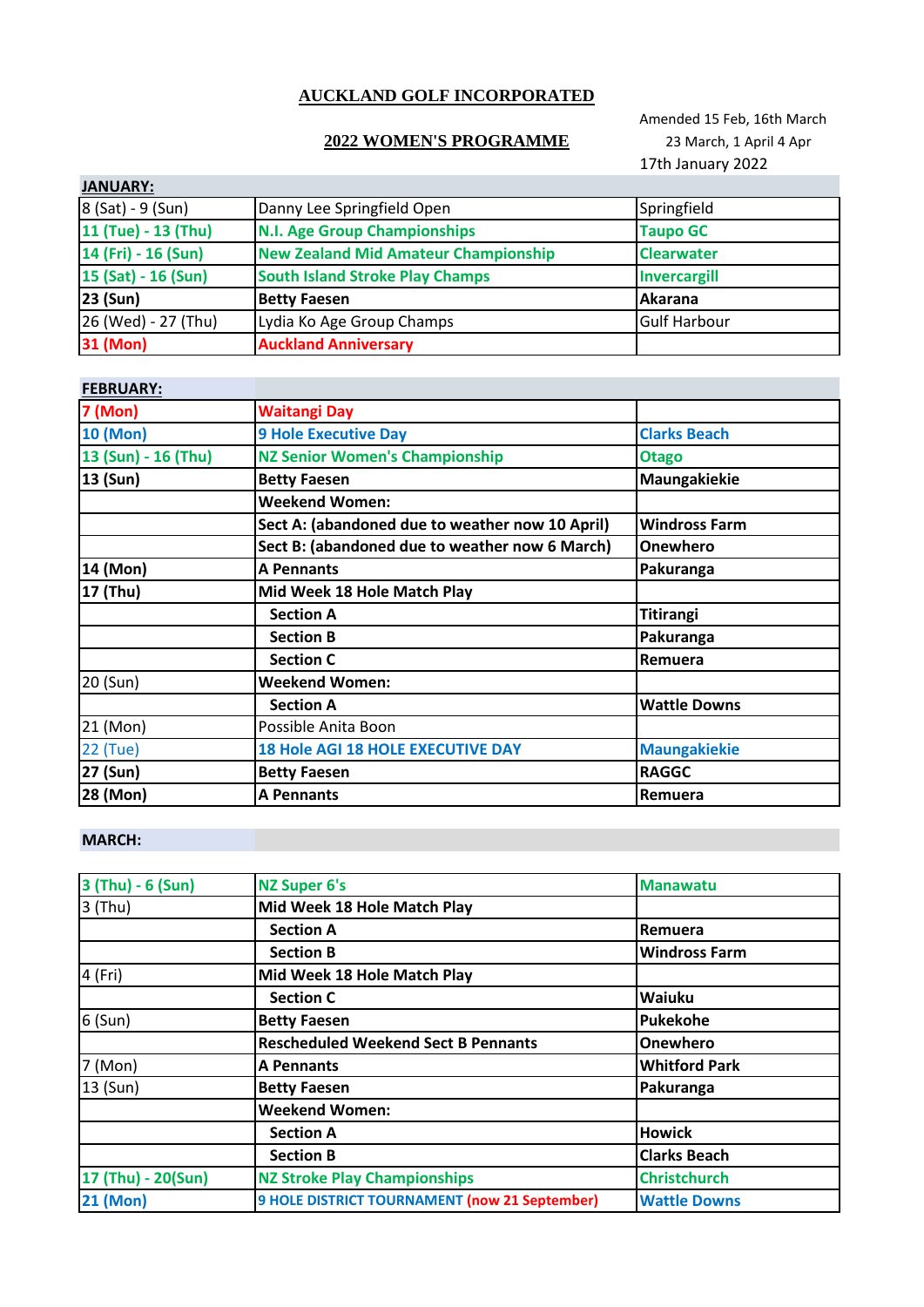| 23 (Wed) - 25 (Fri) | <b>NZ Autumn Foursomes</b>  | <b>Fairview, BOP</b>   |
|---------------------|-----------------------------|------------------------|
| 24 (Thu)            | Mid Week 18 Hole Match Play |                        |
|                     | <b>Section A</b>            | Maungakiekie           |
|                     | <b>Section B</b>            | <b>Onewhero</b>        |
| 27 (Sun)            | <b>Betty Faesen</b>         | <b>Whitford Park</b>   |
|                     | <b>Weekend Women:</b>       |                        |
|                     | <b>Section A</b>            | Remuera                |
|                     | <b>Section B</b>            | Titirangi              |
| 28 (Mon)            | <b>A Pennants</b>           | Pukekohe               |
| 31 (Thu) - 3 April  | NZ Men's Open               | <b>Hills/Millbrook</b> |

### **APRIL:**

| 1 (Fri) - 3 (Sun)    | <b>NEW ZEALAND WOMEN'S MASTERS</b>              | <b>Alexandra</b>     |
|----------------------|-------------------------------------------------|----------------------|
| 3 (Sun)              | Weekend Women:                                  |                      |
|                      | <b>Section A</b>                                | Akarana              |
| 4 (Mon)              | <b>A Pennants</b>                               | <b>RAGGC</b>         |
| 7 Thu)               | Mid Week 18 Hole Match Play                     |                      |
|                      | <b>Section B</b>                                | <b>Pukekohe</b>      |
|                      | <b>Section C</b>                                | Titirangi            |
| 7 (Thu) - 10 (Sun)   | <b>PGA Tournament</b>                           | <b>TBA</b>           |
| 10 (Sun)             | <b>Betty Faesen</b>                             | <b>Howick</b>        |
|                      | <b>Rescheduled Weekend Pennants Section A</b>   | <b>Windross Farm</b> |
| 11 (Mon)             | <b>A Pennants</b>                               | <b>Akarana</b>       |
| 15 (Fri) - 18 (Mon)  | <b>EASTER</b>                                   |                      |
| 21 (Thu) - 24 (Sun)  | <b>Muriwai Open</b>                             | <b>Muriwai</b>       |
| 24 (Sun)             | <b>Weekend Women: Both A &amp; B pennants</b>   |                      |
|                      | changed to 1 May                                |                      |
| 25 (Mon)             | <b>ANZAC DAY</b>                                |                      |
| 25 (Mon) - 27 (Wed)) | <b>Girls Development Quadrangular (All TBC)</b> | <b>Te Awamutu</b>    |
| 27 (Wed) - 29 (Fri)  | S.I. Age Group Champs (All TBC)                 |                      |
| 28th (Thu)           | PIMMS Cup                                       | Akarana              |
| 30 (Sat) - 1 (May)   | <b>Auckland Stroke Play Championship</b>        | <b>Windross Farm</b> |

# **MAY:**

| 30 (Sat) - 1 (May)  | <b>Auckland Stroke Play Championship</b> | <b>Windross Farm</b> |
|---------------------|------------------------------------------|----------------------|
| 1 (Sun)             | <b>Weekend Women:</b>                    |                      |
| (changed from 24/4) | <b>Section A</b>                         | Pukekohe             |
|                     | <b>Section B</b>                         | <b>Whitford Park</b> |
| $5$ (Thu)           | Mid Week 18 Hole Match Play              |                      |
|                     | <b>Section A</b>                         | <b>RAGGC</b>         |
|                     | <b>Section B</b>                         | Remuera              |
|                     | <b>Section C</b>                         | <b>Whitford Park</b> |
| 7 (Sat) - 8 (Sun)   | <b>NZ Speed Golf</b>                     | <b>Fitzroy</b>       |
| 8 (Sun)             | <b>Betty Faesen</b>                      | Titirangi            |
| 9 (Mon)             | <b>A Pennants</b>                        | <b>RAGGC</b>         |
| 12 (Thu)            | Mid Week 18 Hole Match Play              |                      |
|                     | <b>Section A &amp; Section B</b>         | Akarana              |
| 15 (Sun)            | <b>Weekend Women:</b>                    |                      |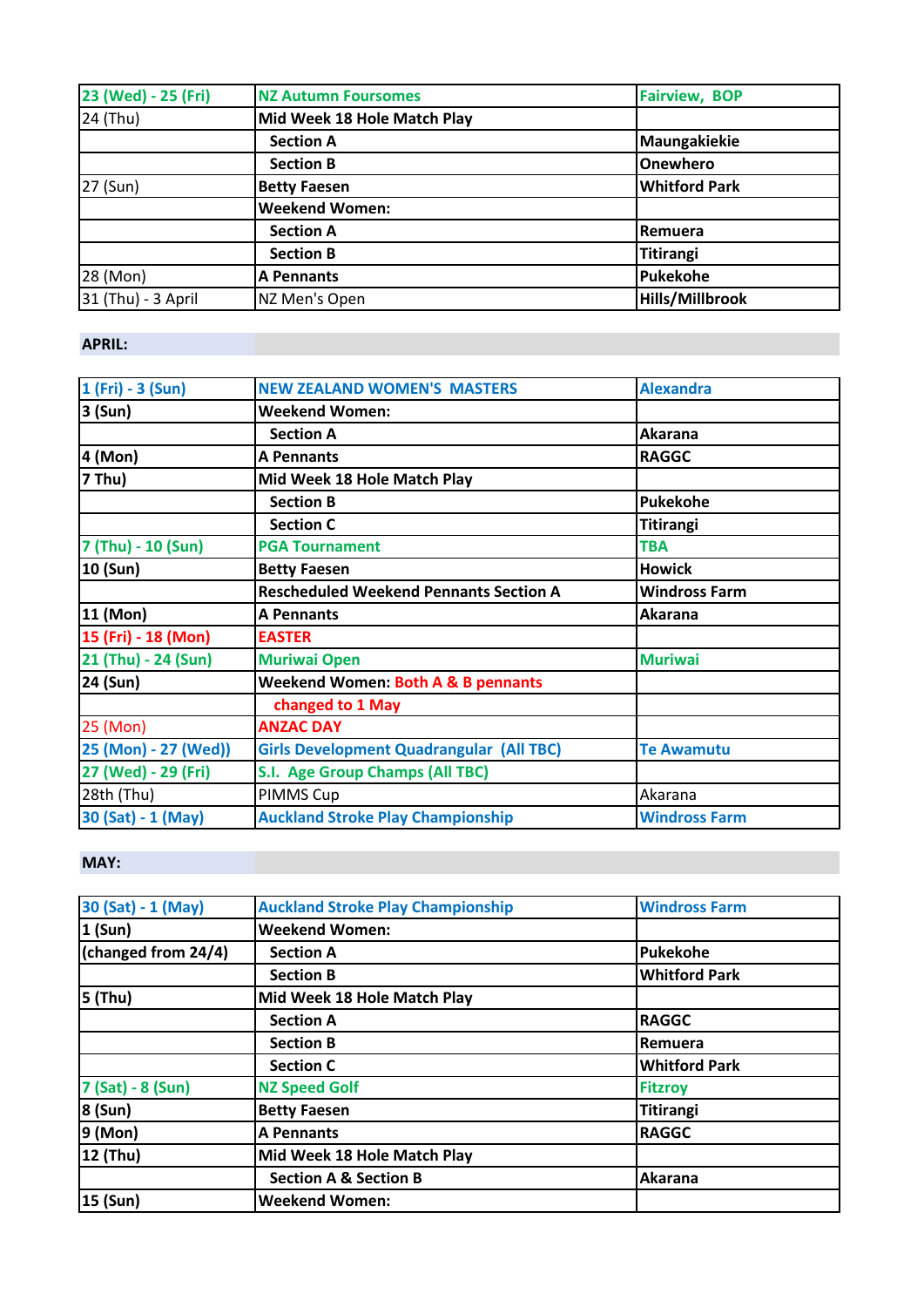|                     | <b>Section A</b>                         | Pakuranga        |
|---------------------|------------------------------------------|------------------|
|                     | <b>Section B</b>                         | Maungakiekie     |
| <b>16 (Mon)</b>     | <b>NATIONAL TEAM CHAMPIONSHIP</b>        | <b>Titirangi</b> |
| 19(Thu) or 20 (Fri) | Mid Week 18 Hole Match Play - Play-Off   |                  |
| 22 (Sun)            | <b>Betty Faesen</b>                      | Remuera          |
| <b>23 (Mon)</b>     | <b>Secondary Schools Stroke Play RD1</b> | <b>Formosa</b>   |
| 29 (Sun)            | <b>Weekend Women's play-off</b>          | <b>TBC</b>       |

# **JUNE:**

| 4 (Sat) - 6 (Mon) | <b>Queen's Birthday Weekend</b>          |                 |
|-------------------|------------------------------------------|-----------------|
| <b>13 (Mon)</b>   | <b>Secondary Schools Stroke Play RD2</b> | IN.H. to advise |
| 24 (Fri)          | <b>Matariki Holiday</b>                  |                 |

# **JULY:**

|                                             | 12 (Tue) - 15 (Fri)TBC Junior Development teams v Taranaki | <b>Fitzroy/N.P.</b> |
|---------------------------------------------|------------------------------------------------------------|---------------------|
| 18 (Mon) - 19 (Tue) TBC   Waikato Age Group |                                                            |                     |
| 22 (Fri) - 24 (Sun) TBC                     | Waikato Stroke Play                                        | Tieke GC            |

## **AUGUST:**

| <b>7 (Sun)</b>         | <b>Auckland v North Harbour</b> | <b>Windross Farm</b> |
|------------------------|---------------------------------|----------------------|
| 12 (Fri) - 14 (Sun)    | <b>Auckland v Wellington</b>    | <b>Taupo</b>         |
| 31 (Wed) - 2 (Fri) TBC | NZ Age Group Championships      |                      |

### **SEPTEMBER:**

| 31 (Wed) - 2 (Fri) TBC  | <b>NZ Age Group Championships</b>                  | <b>TBA</b>          |
|-------------------------|----------------------------------------------------|---------------------|
| 4 (Sun)                 | Father's Day                                       |                     |
| 16 (Fri) - 18 (Sun) TBC | <b>N.I. Stroke Play</b>                            | <b>TBA</b>          |
| <b>21 (Wed)</b>         | 9 Hole District Tournament (changed from 21 March) | <b>Wattle Downs</b> |
| 22 (Thu) - 25 (Sun)     | <b>Mount Open</b>                                  | <b>Mt Maunganui</b> |
| 25 (Sun)                | Daylight Saving begins                             |                     |
| 29 (Thu) - 2 (Sun) Oc t | <b>Taranaki Open</b>                               | New Plymouth        |
| 30 (Fri) - 2 (Sun) Oct  | <b>Auckland Match Play Championships</b>           | <b>Pukekohe</b>     |

## **OCTOBER:**

| 3 (Mon) - 7 (Fri)   | <b>Girls Interprovincials</b> | <b>Rotorua</b>    |
|---------------------|-------------------------------|-------------------|
| 13 (Thu) - 16 (Sun) | <b>Pegasus Open</b>           | <b>Pegasus</b>    |
| 20 (Thu) - 23 (Sun) | <b>Carrus Open</b>            | <b>Tauranga</b>   |
| <b>24 (Mon)</b>     | <b>Labour Day</b>             |                   |
| 29 (Sat) -30 (Sun)  | <b>The Dunes Quadrangular</b> | <b>Te Awamutu</b> |

## **NOVEMBER:**

| 8 (Tue) - 13 (Sun) | <b>NZ Amateur Championship TBC</b>             | <b>TBC</b>           |
|--------------------|------------------------------------------------|----------------------|
| 14 (Mon)           | <b>Champion of Champions/ Gross Stableford</b> |                      |
|                    | <b>Rosebowl</b>                                | <b>Whitford Park</b> |